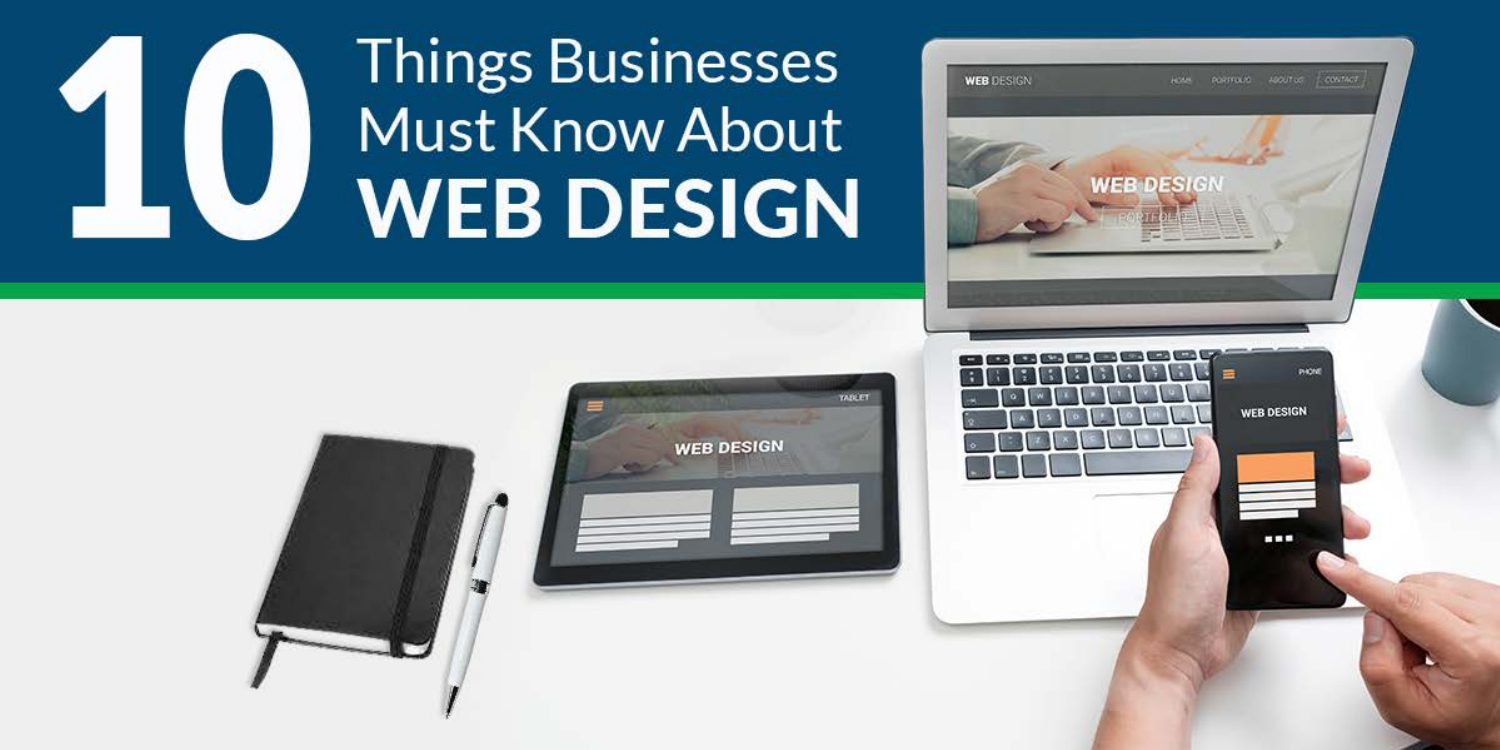## **TABLE OF CONTENTS**

| How Important Is Web Design?                                  | Page 04 | Does Website Design Include SEO?                                              | Page 10 |
|---------------------------------------------------------------|---------|-------------------------------------------------------------------------------|---------|
| How Long Does It Take To Design And<br>Develop A New Website? | Page 05 | Do I Have To Live In Ottawa To Work<br>With You On Web Design?                | Page 11 |
| How Much Does Web Design Cost?                                | Page 06 | How Much Input Will I Have In Web<br><b>Design For My Business?</b>           | Page 12 |
| <b>What Is Responsive Design?</b>                             | Page 07 | Who Maintains My Website Once It's<br>Online?                                 | Page 13 |
| What Does UX Mean In Web Design?                              | Page 08 | Can You Help Me Make Sense Of The<br><b>Analytic Reports From My Website?</b> | Page 14 |
| What Is SSL?                                                  | Page 09 | <b>Your Website Should Be Effective</b>                                       | Page 15 |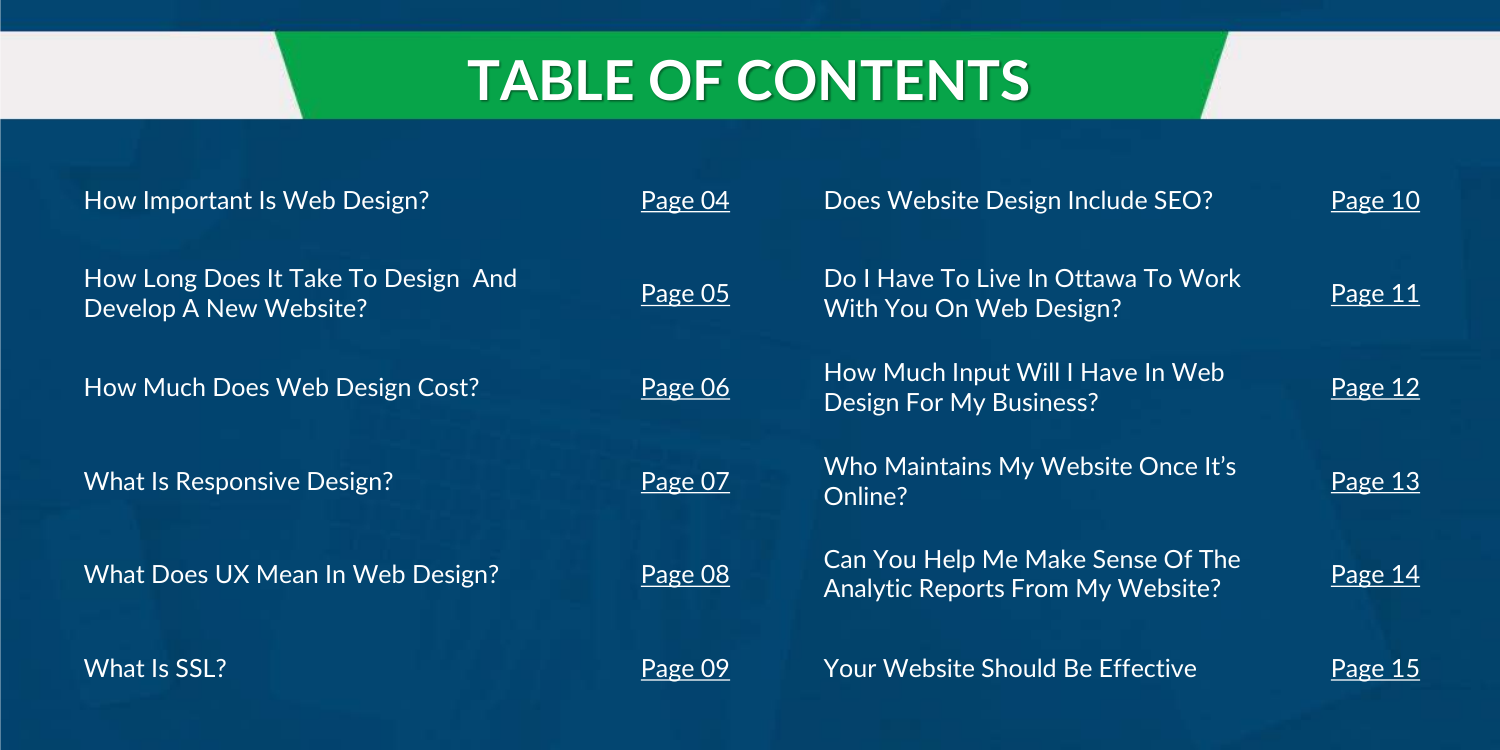## **Top 10 Things Your Business Must Know About**

You never get a second chance to make a first impression. Your website is the introduction to your business to many customers. You have just a few seconds to make a positive impact on your audience, to turn someone into a customer. Web design is the showcase for your brand. Good web design makes your website appealing, keeping your audience on your site to learn about your business. Your business must invest in professional web design to make that strong first impression and then keep visitors coming back.

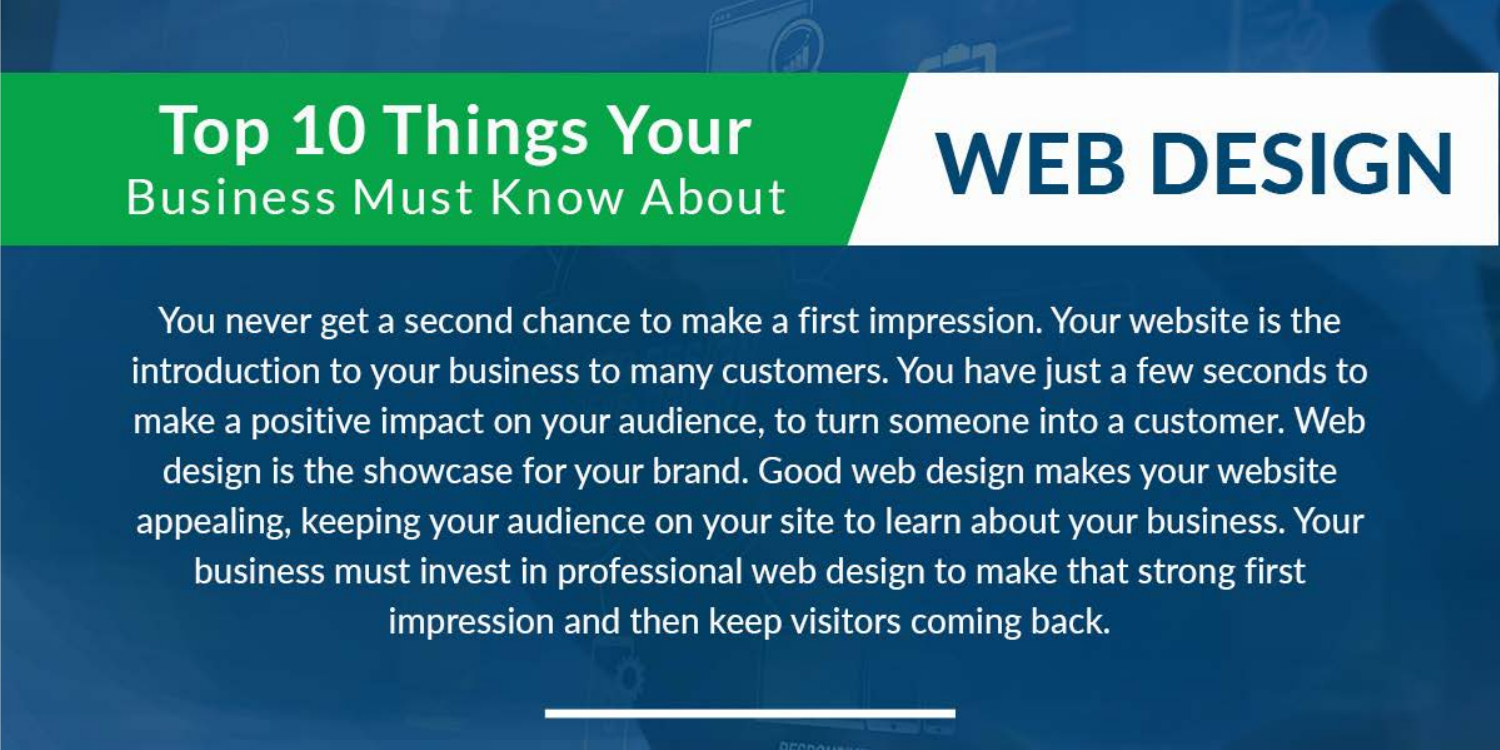### **How Important Is Web Design?**

Your website is like the exterior of your store. It's the face of your business. Your audience will judge your business based on your website. Modern web design is inviting and dynamic. It's like a friendly customer service representative smiling at someone to come in and check out the place. Outdated web design makes customers feel as if you don't care about your brand.

<span id="page-3-0"></span>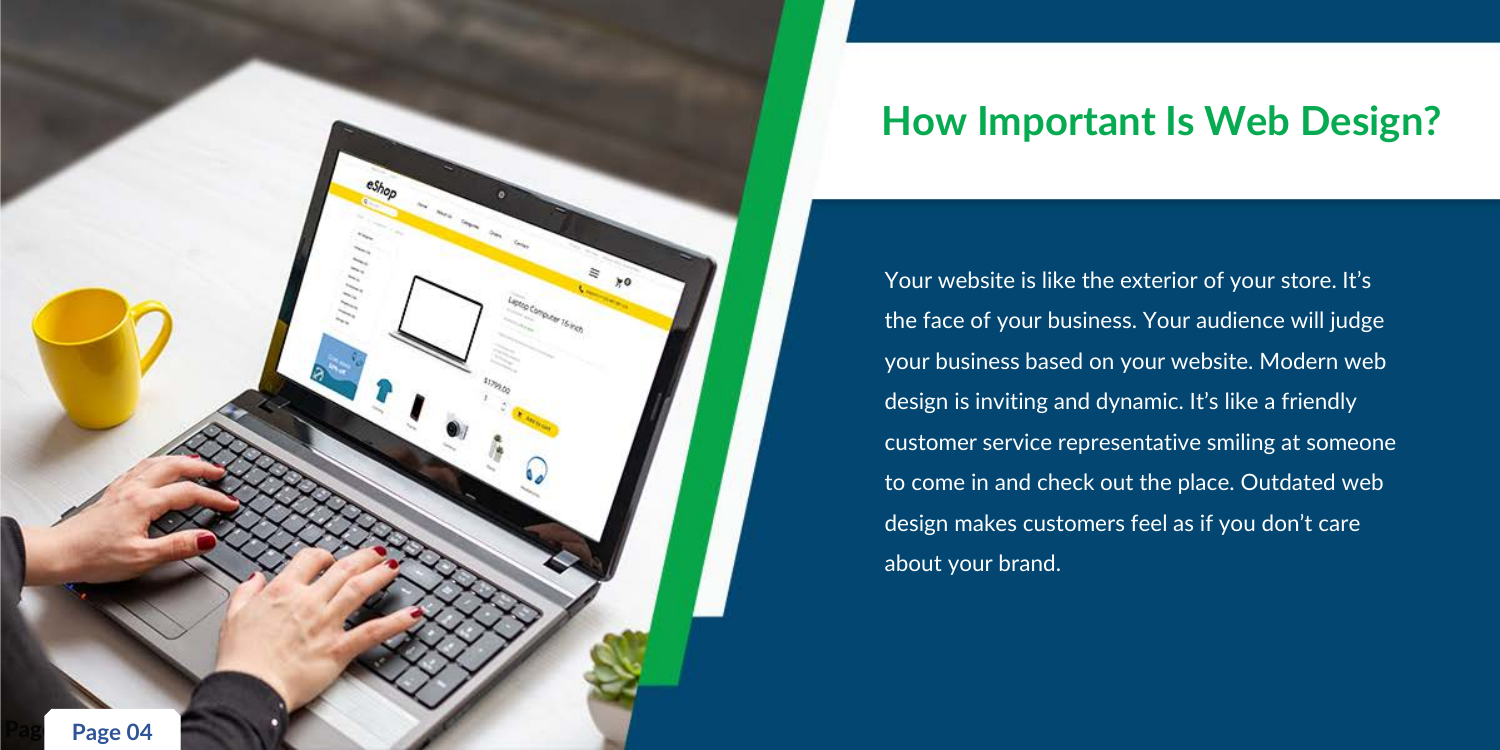#### <span id="page-4-0"></span>**How Long Does It Take To Design And Develop A New Website?**

We understand that you need your website up and going quickly, but you need to allow time to discover and build a strategy for your brand. We recommend planning at least ten to twelve weeks, but the timeframe can be longer depending on how many pages, modules, features, and functions are to be incorporated. Your website is your opportunity to set yourself apart from your competitors. Spending time on web design planning pays off when you finally do get your website launched.

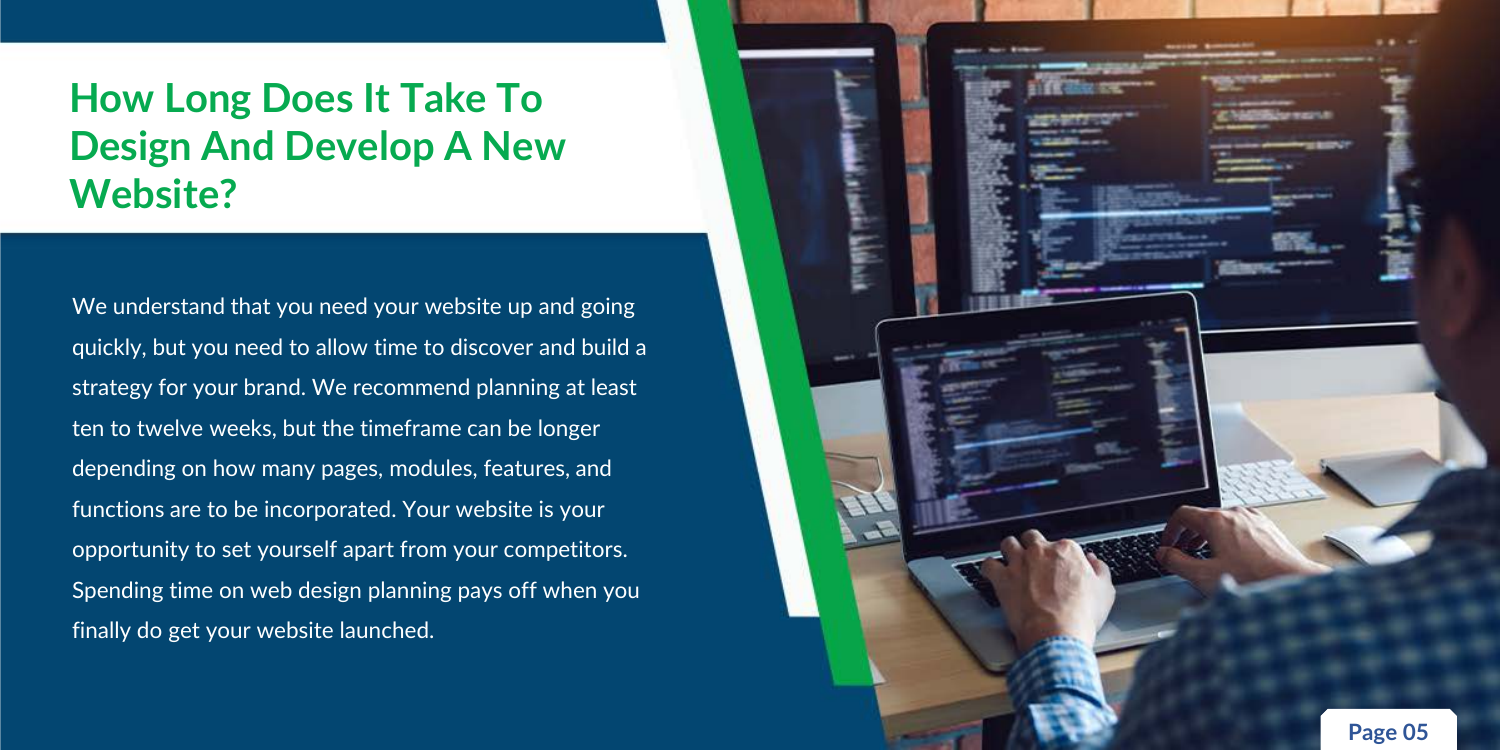#### **How Much Does Web Design Cost?**

Without actually discussing this with you, it's difficult to say what web design will cost. Every business has unique needs for their website. An ecommerce site that accepts credit card payments may require more security elements than a website that just offers information. Our web development team will help you set goals and create a strategy for a website that fits your needs and your budget. Think of web design as an investment in marketing because you absolutely must get a good ROI on your website.

<span id="page-5-0"></span>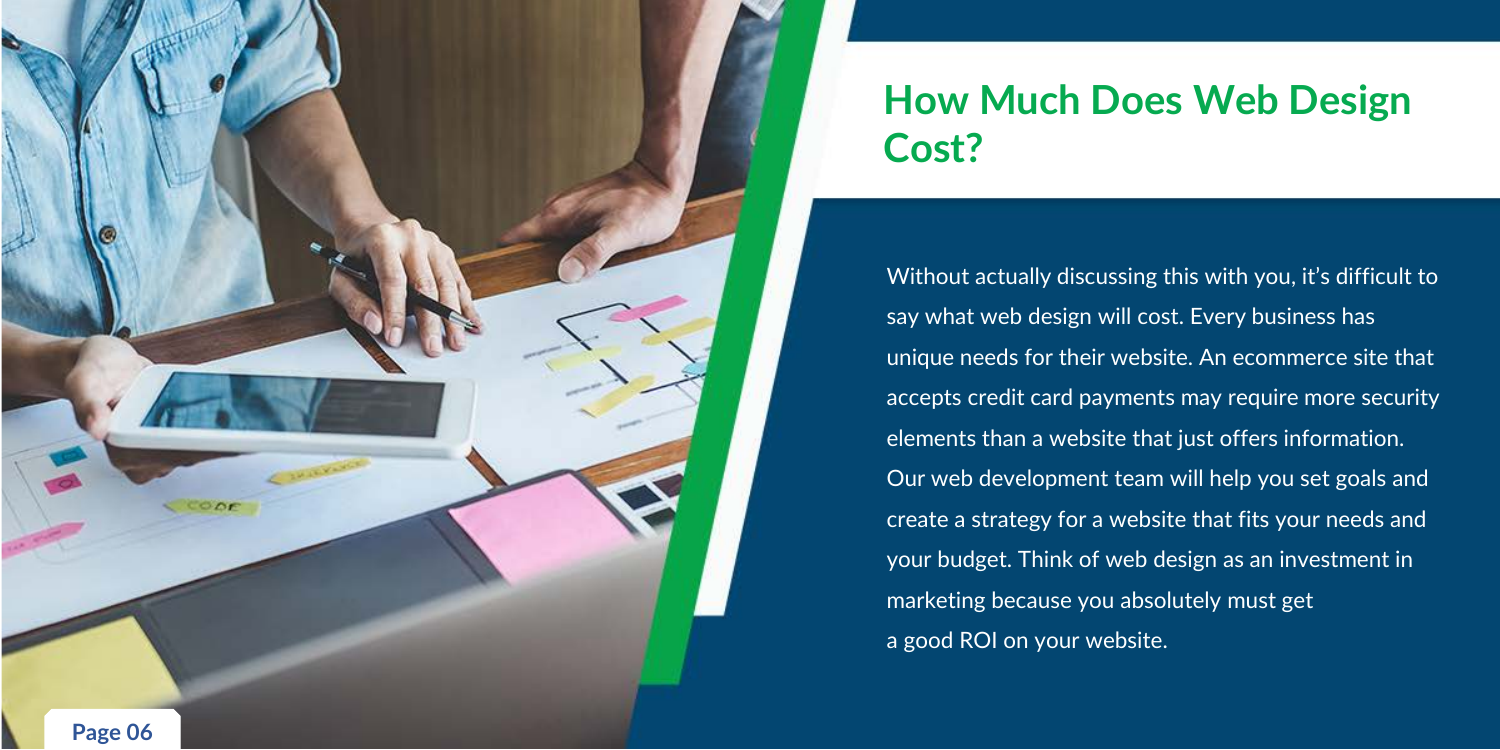### <span id="page-6-0"></span>**What Is Responsive Web Design?**

Responsive web design takes the approach to make sure that users on different devices and screens have access to your site's elements. When you invest in responsive design, you ensure that the mobile user on an iPhone sees your website just as well as someone on a laptop. It's about user experience and satisfaction.

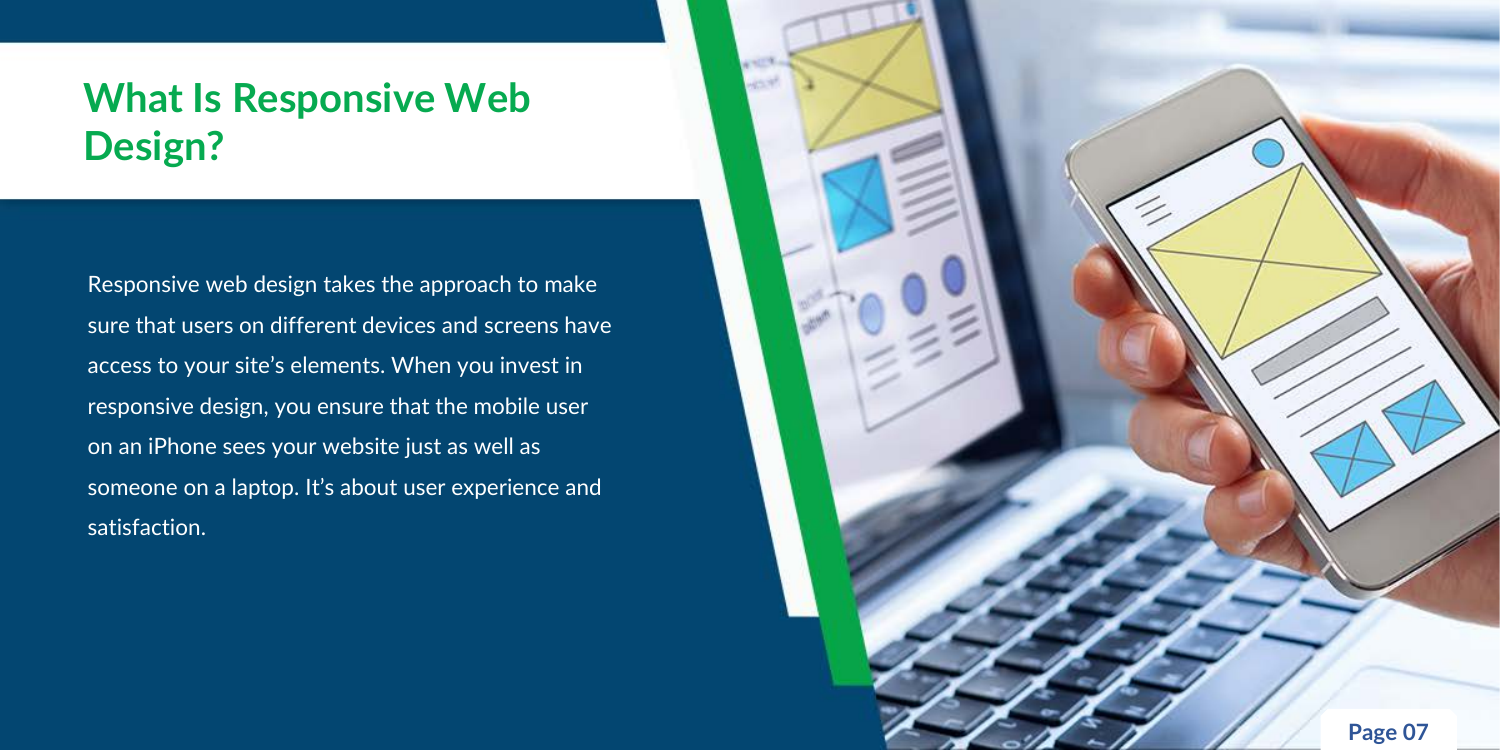## **What Does UX Mean In Web Design?**

User experience, UX, is how the user interacts with your website. In website design, it means that you create an experience that is meaningful and relevant to the user. While some aspects are technical, such as page load speed or the site structure, it's also about making sure that you think about what the user needs and why they are on your site.

<span id="page-7-0"></span>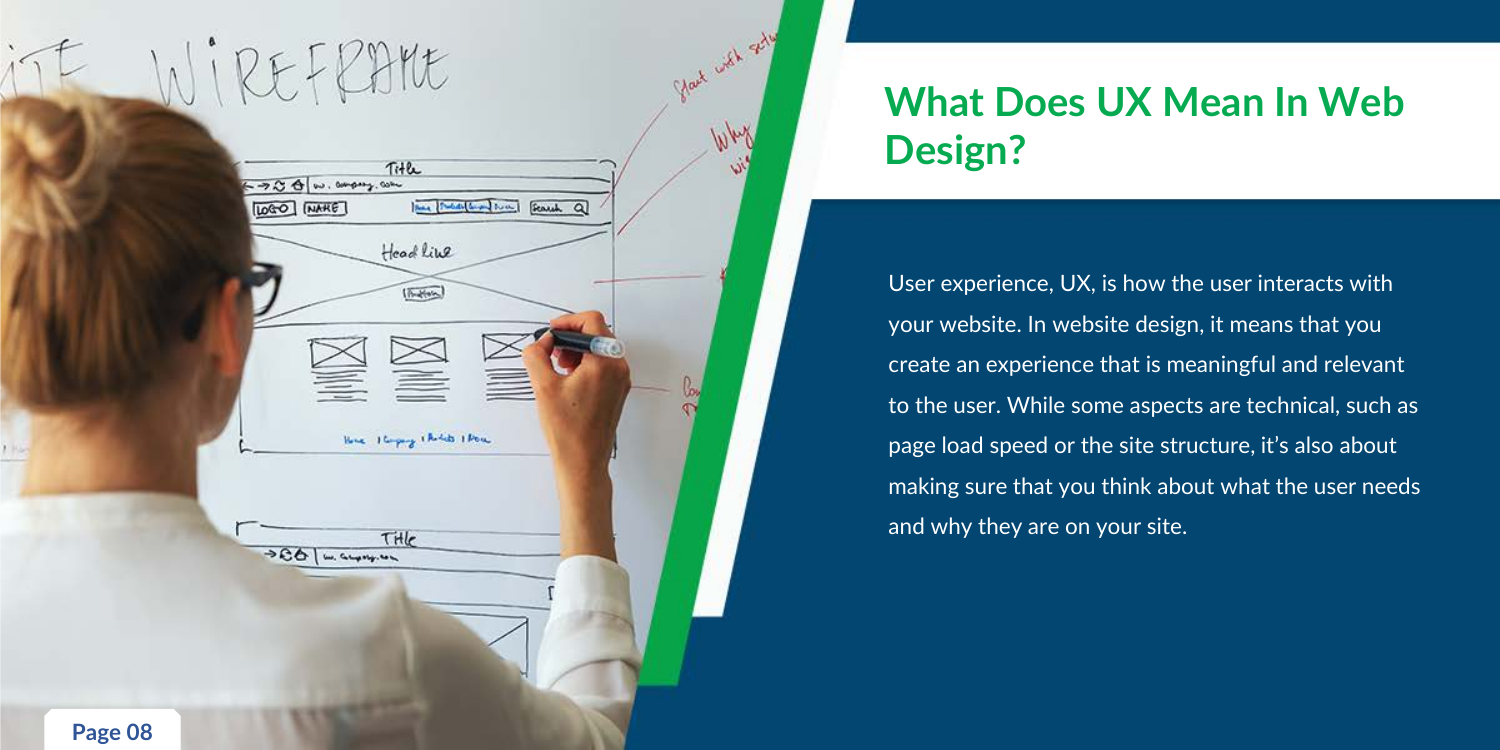#### <span id="page-8-0"></span>**What Is SSL?**

SSL stands for Secure Sockets Layer. It's essentially the encryption between the web server and web browser to keep online transactions private and secure. There are many types of security protocols to protect your customers' information online. If you plan to accept credit cards or email information, you will want to make sure your website includes strong online security measures.

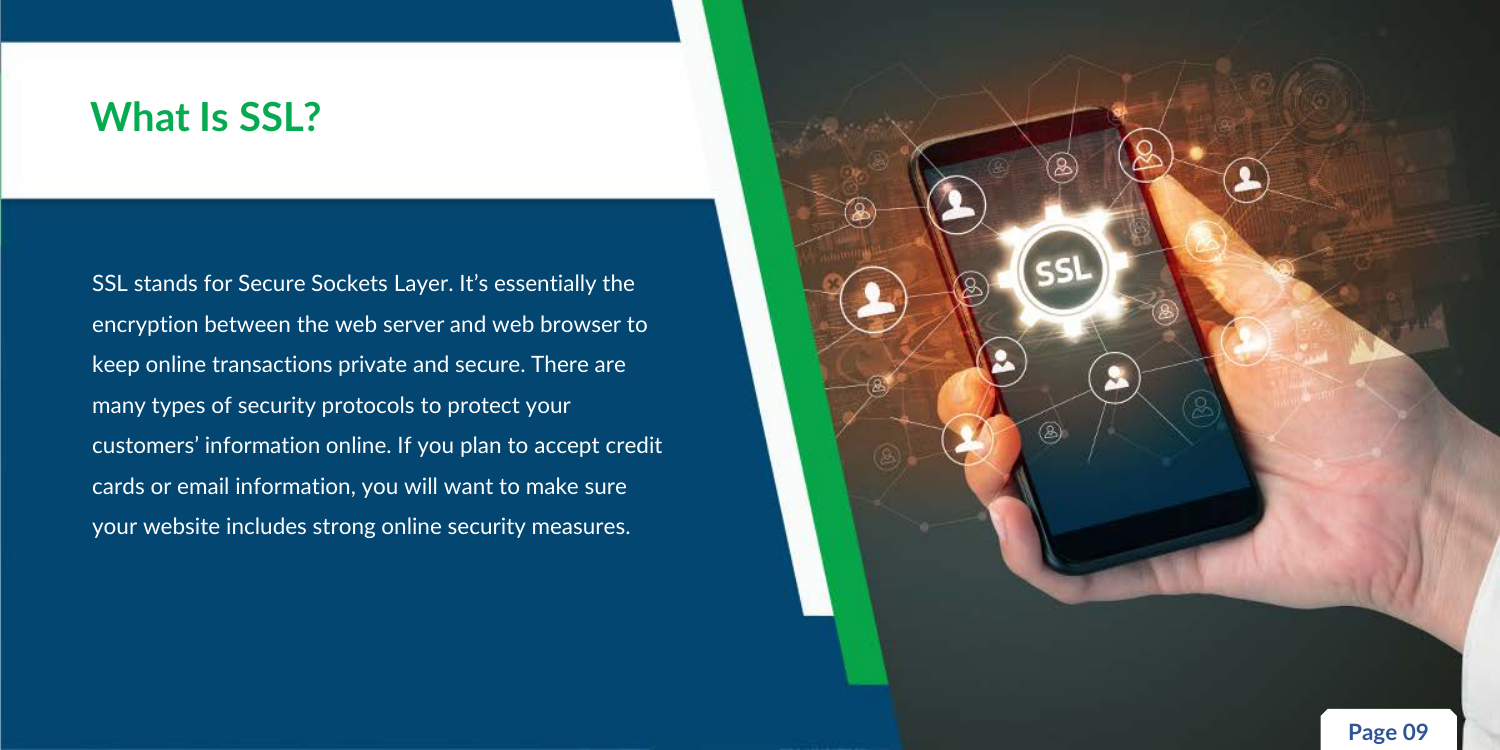Website design has many elements, some of which do support SEO and help your site get indexed for search. Web design is more about the images, the layout, the navigational structure, and individual pages of your  $\overline{}$  site. SEO includes the content and keywords that you  $\overline{}$ want to rank for. Web design should include SEO, because you want your website to be found by potential customers.

<span id="page-9-0"></span>

## **Does Website Design Include SEO?**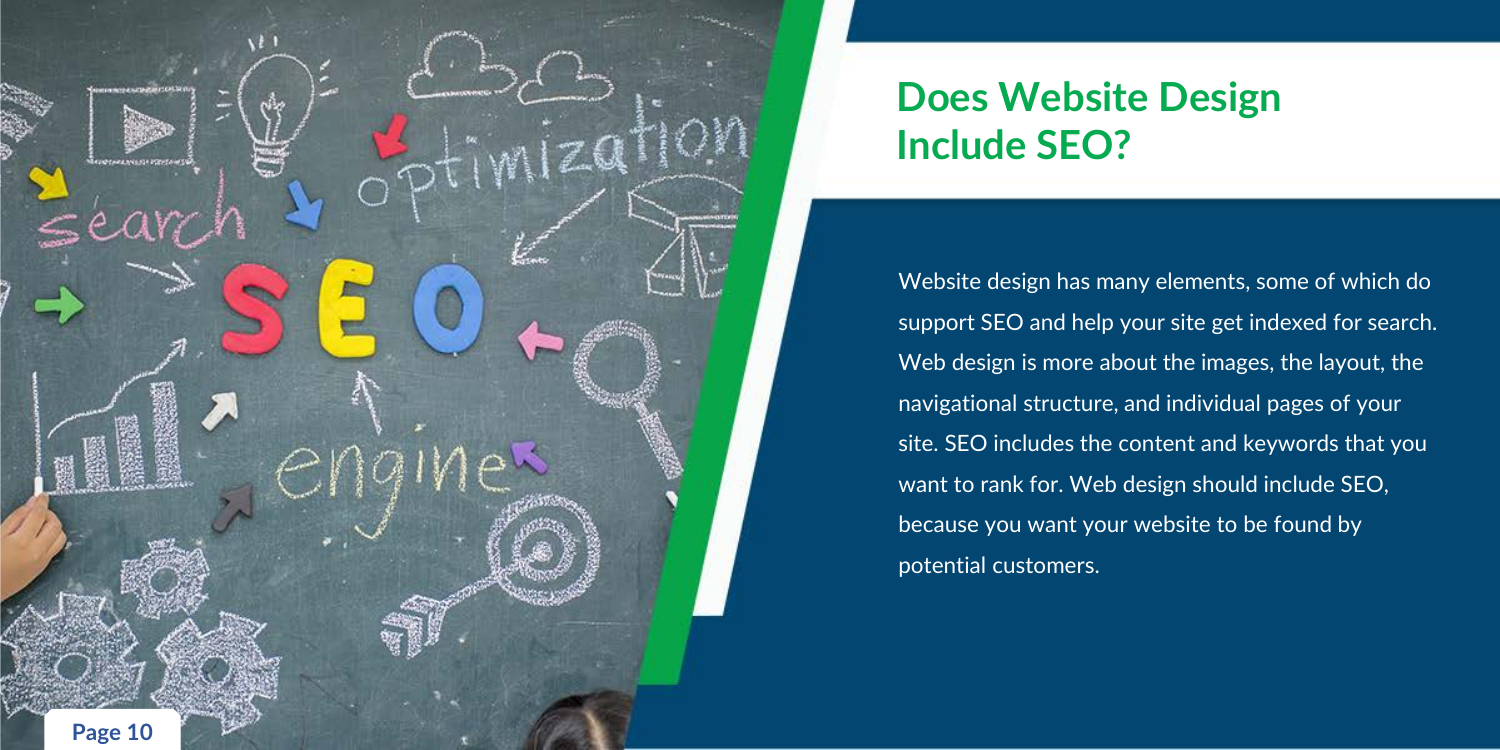### <span id="page-10-0"></span>**Do I Have To Live In Ottawa To Work With You On Web Design?**

Our business is located in Ottawa. With the technology resources available to us, we can create a website for you regardless of where you live and operate your business. We can meet over the phone or through video to discuss your needs. Our team can work on the website design in Ottawa and when we're ready to show you what we've done, we can send you a link to see it. Then we can discuss what you like and what to do to move forward.

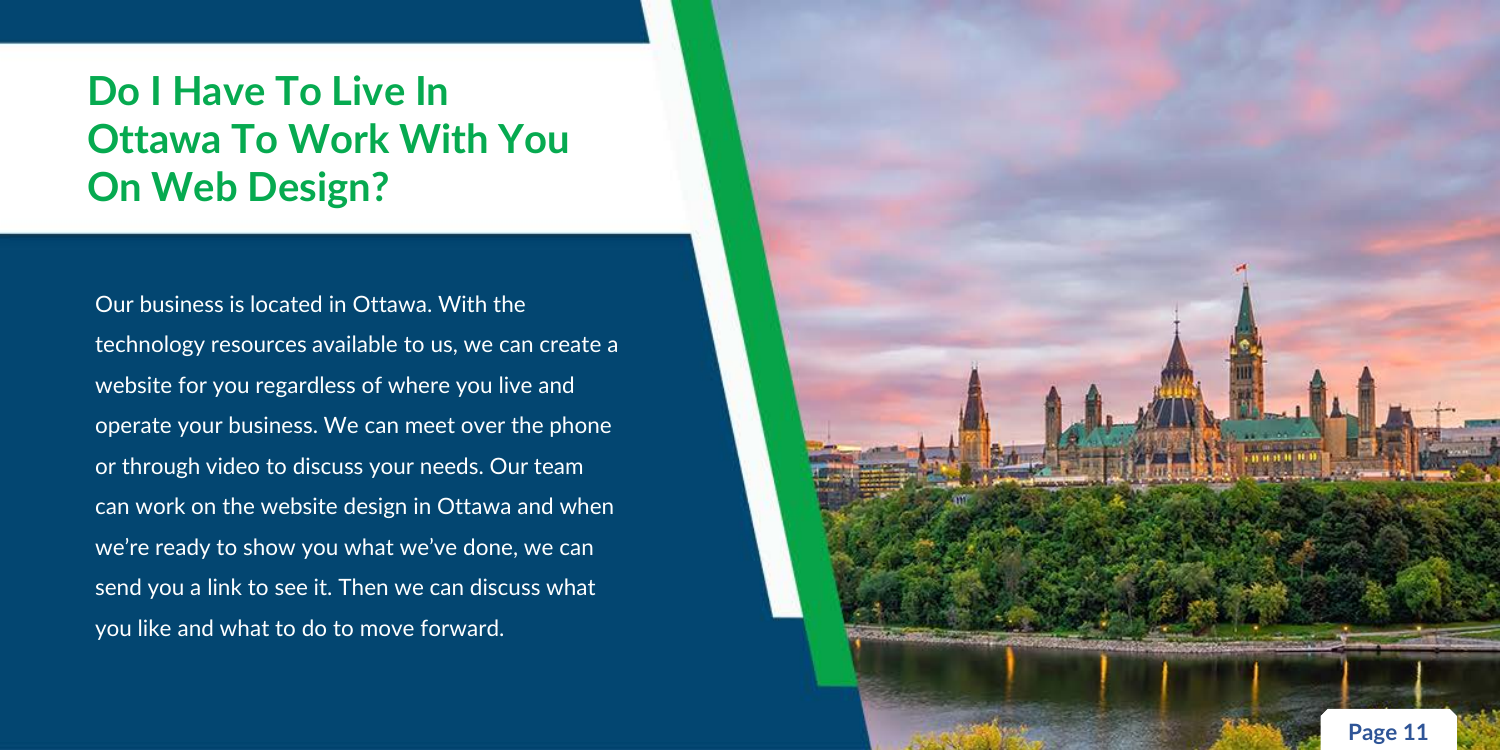### **How Much Input Will I Have In Web Design For My Business?**

When you partner with us, we try to include you as much as possible in your web design. It's your brand and business. We want you to be completely satisfied with the end result. Our team comes with a lot of experience in web design. We use our knowledge to build your website to generate more quality leads, to build brand awareness and to grow your fanbase. Sometimes, you may need to trust our experience and background to take your business to the next level of digital marketing excellence.

<span id="page-11-0"></span>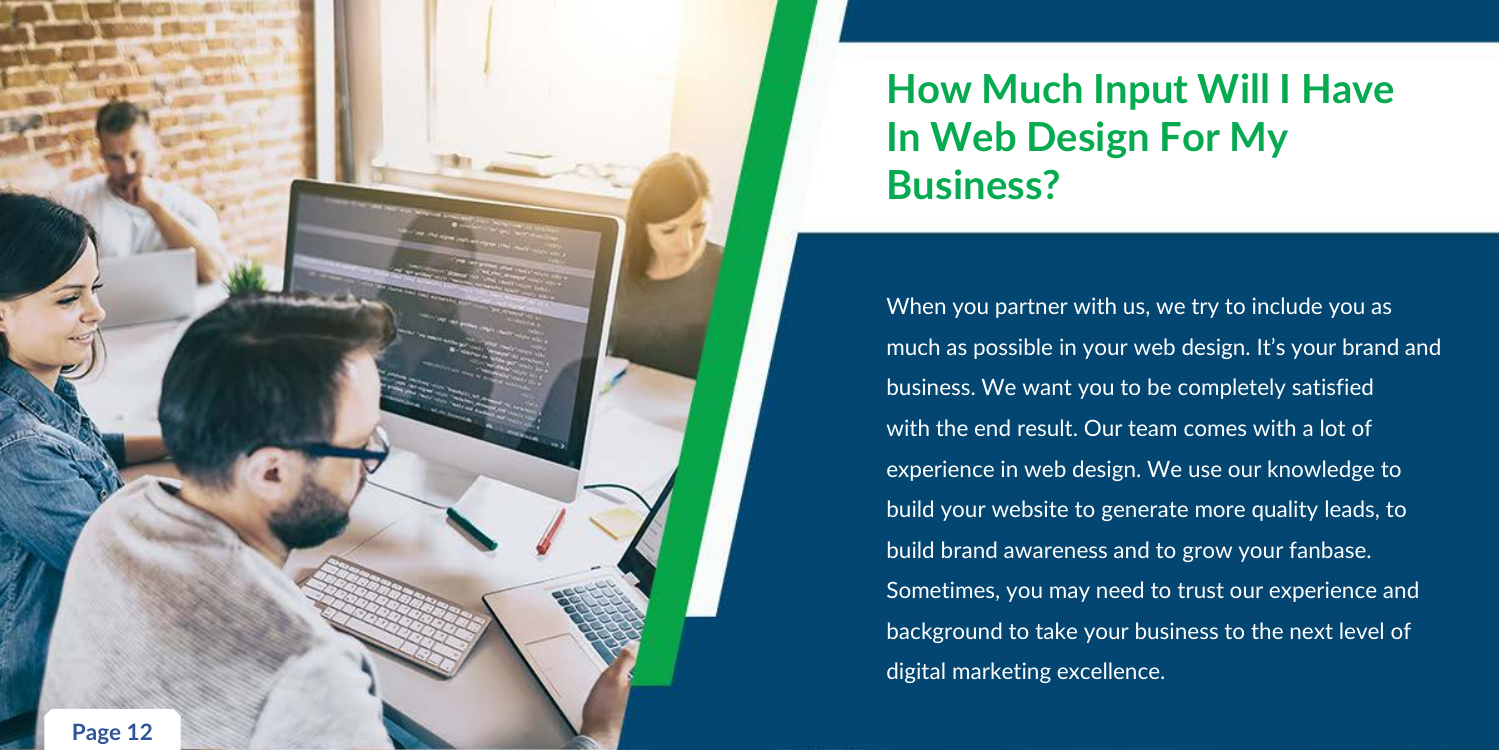

**RESPONSI** 

### <span id="page-12-0"></span>**Who Maintains My Website Once It's Online?**

You decide how to maintain your website. We are able to maintain the site if that is what you want. We can also turn the website over to your team to maintain. With some businesses, we have a hybridrelationship. We tailor our digital marketing services to your needs and budget. Your website is your story. We just help you tell your story effectively.









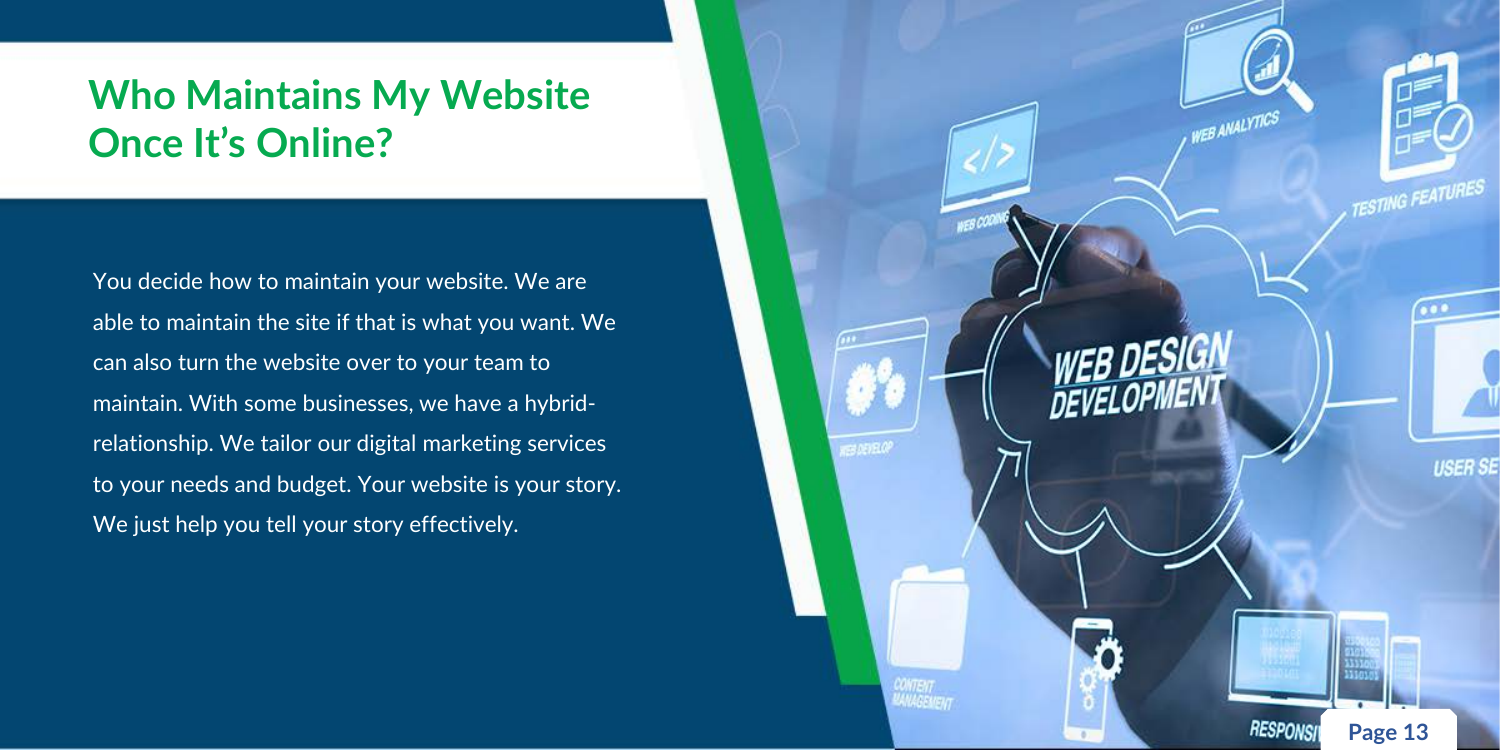## **Can You Help Me Make Sense Of The Analytic Reports From My Website?**

Web design should earn its keep through marketing. We can help you use the resources available to track and measure the ROI of your website. Once you understand how your website is doing, you can take ineffective pages and transform them to work harder. You can use your successful pages to develop more.

<span id="page-13-0"></span>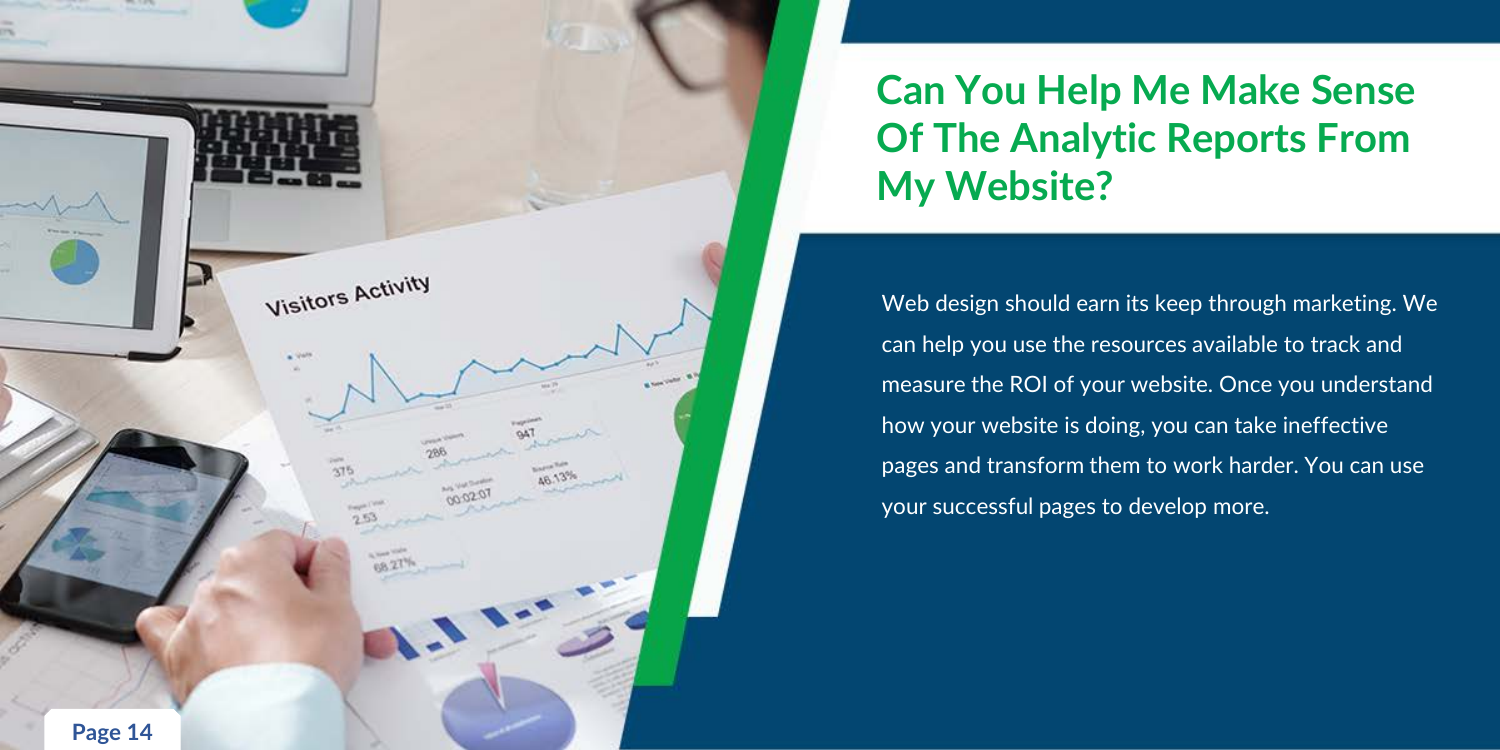#### <span id="page-14-0"></span>**Your Website Should Be Effective**

At WSI, our goal is to make your website work harder for your business. We know what works and what doesn't. Our strategy is to learn your goals for your website, then take those goals and turn them into actions. We want to increase your productivity through website design, so your website supports your business. Discuss your website with our team to take the next steps to make your website more effective.